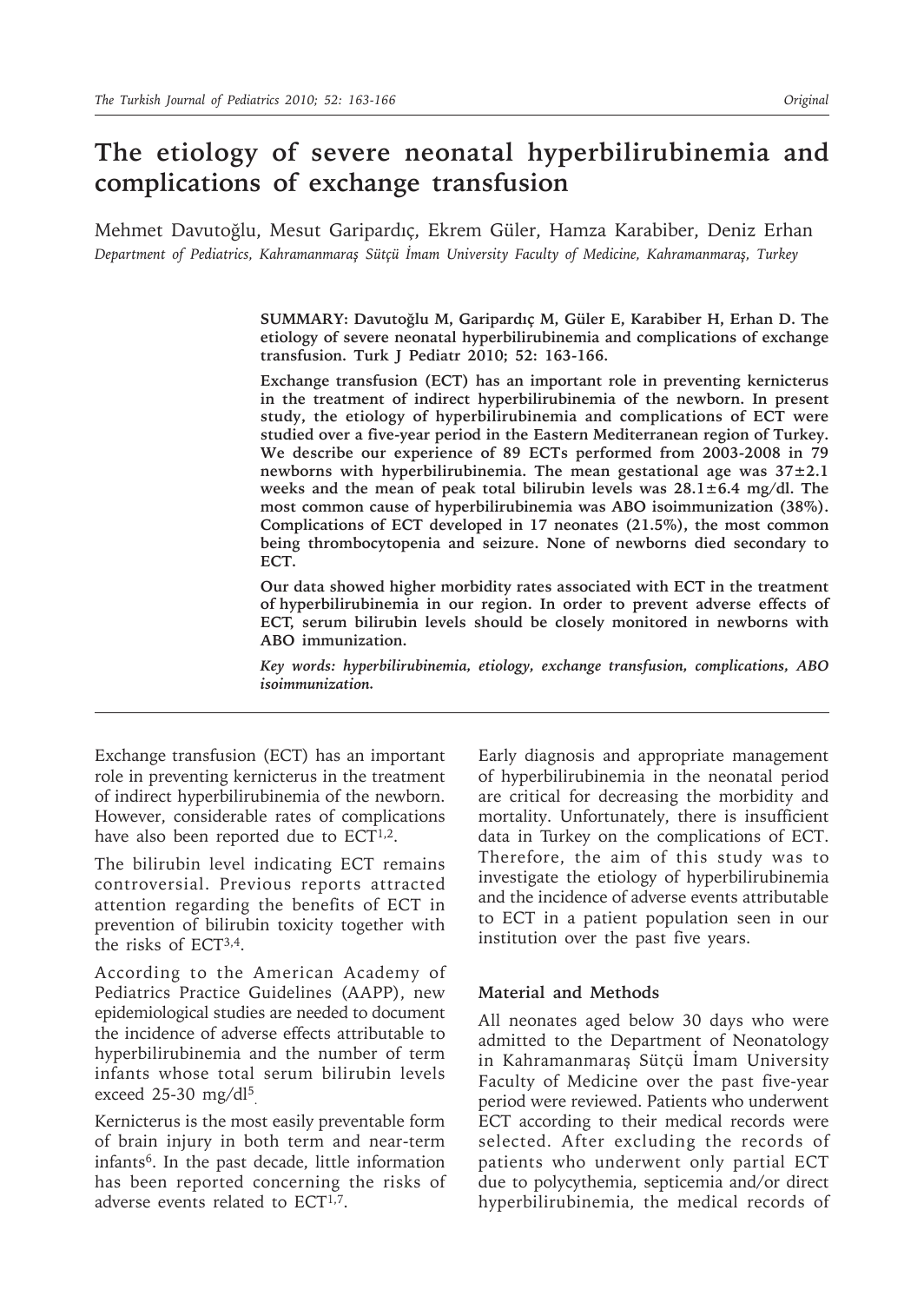the 79 remaining newborns were included in this study.

Maternal age, gestational age, birth weight, age at the time of admission, treatment methods, and outcomes of all neonates were recorded.

Laboratory investigations, including complete blood count and reticulocyte count, blood group typing, Rhesus and direct Coombs tests, blood smear, blood culture, thyroidstimulating hormone, T4, glucose-6-phosphate dehydrogenase (G6PD) activity, and pre- and post-ECT levels of direct and indirect bilirubin, calcium, potassium, hemoglobin, and glucose in blood, were performed.

The causes of indirect hyperbilirubinemia were classified as follows: Rh disease was defined as hyperbilirubinemia in a Rh-positive newborn from a Rh-negative mother with elevated titers of the Rh antigen and evidence of hemolysis (e.g. increased indirect bilirubin, reticulocytes and normoblasts). ABO disease was defined as jaundice in a newborn with positive direct Coombs test against the A or B antigens from type O mothers<sup>1</sup>.

Either whole blood ABO compatible with both the infant and mother, or group O red cells resuspended in compatible (usually AB) plasma were used. The double volume exchange procedures were generally completed in about two hours by repeatedly removing and replacing small aliquots of blood (5 ml/kg) according to standard published guidelines<sup>1</sup>. All patients received phototherapy before ECT.

Adverse effects were reviewed using previous definitions, and any complication that occurred within seven days of an ECT was recorded3. The following definitions were used: hypoglycemia: serum glucose level <40 mg/dl; hypocalcemia: total serum calcium level <8 mg/dl (for preterm newborn <7.5 mg/ dl); hyperpotassemia: total serum potassium level >6.5 mEq/dl (for preterm newborn >8 mEq/dl) associated with electrocardiographic alterations; thrombocytopenia: platelet count  $\langle 100,000 \rangle$ mm<sup>3</sup>; apnea: cessation of respirations for >20 seconds; and seizure: any tonic and/or clonic movement<sup>8</sup>.

Kernicterus was diagnosed when neurological predictors of severe kernicteric sequelae were observed (cessation of feeding, bicycling movements, inconsolable irritability and crying, fever, possible seizures and coma $)^{6,9,10}$ .

### **Results**

During the study period, 79 patients underwent ECT. The male/female ratio was 1.08, and mean gestational age was 37±2 weeks. Of these, 12 patients were below gestational age of 38 weeks. The mean age at presentation was  $4.9 \pm 2.2$  days, and the mean maximum total bilirubin level was  $28.1 \pm 6.4$  mg/dl. A total of 89 ECT procedures were performed. Ten infants underwent ECT twice and kernicterus developed in 5 of these neonates. Two of these kernicteric infants were premature. Characteristics of the study population are shown in Table I.

|                                      | Mean | Standard deviation | Minimum | Maximum |
|--------------------------------------|------|--------------------|---------|---------|
| Birth Weight, g                      | 2815 | 679                | 1200    | 4350    |
| Gestational age, week                | 37.0 | 2.1                | 29      | 38      |
| Maternal age, year                   | 26.6 | 6.3                | 16      | 40      |
| Presenting age, day                  | 4.9  | 2.2                | 1       | 12      |
| Peak total bilirubin level,<br>mg/dl | 28.1 | 6.4                | 14.5    | 48.4    |
| Direct bilirubin<br>level, mg/dl     | 0.8  | 0.9                | 0.1     | 3,4     |
| Hemoglobin, g/dl                     | 15.9 | 3.2                | 7.1     | 24.1    |
| $T_4$ , $\mu g/dl$                   | 11.7 | 3.8                | 2.4     | 24      |
| TSH, mIU/L                           | 7.2  | 7.4                | 0.1     | 40.7    |

Table I. Characteristics of the Study Population (n=79)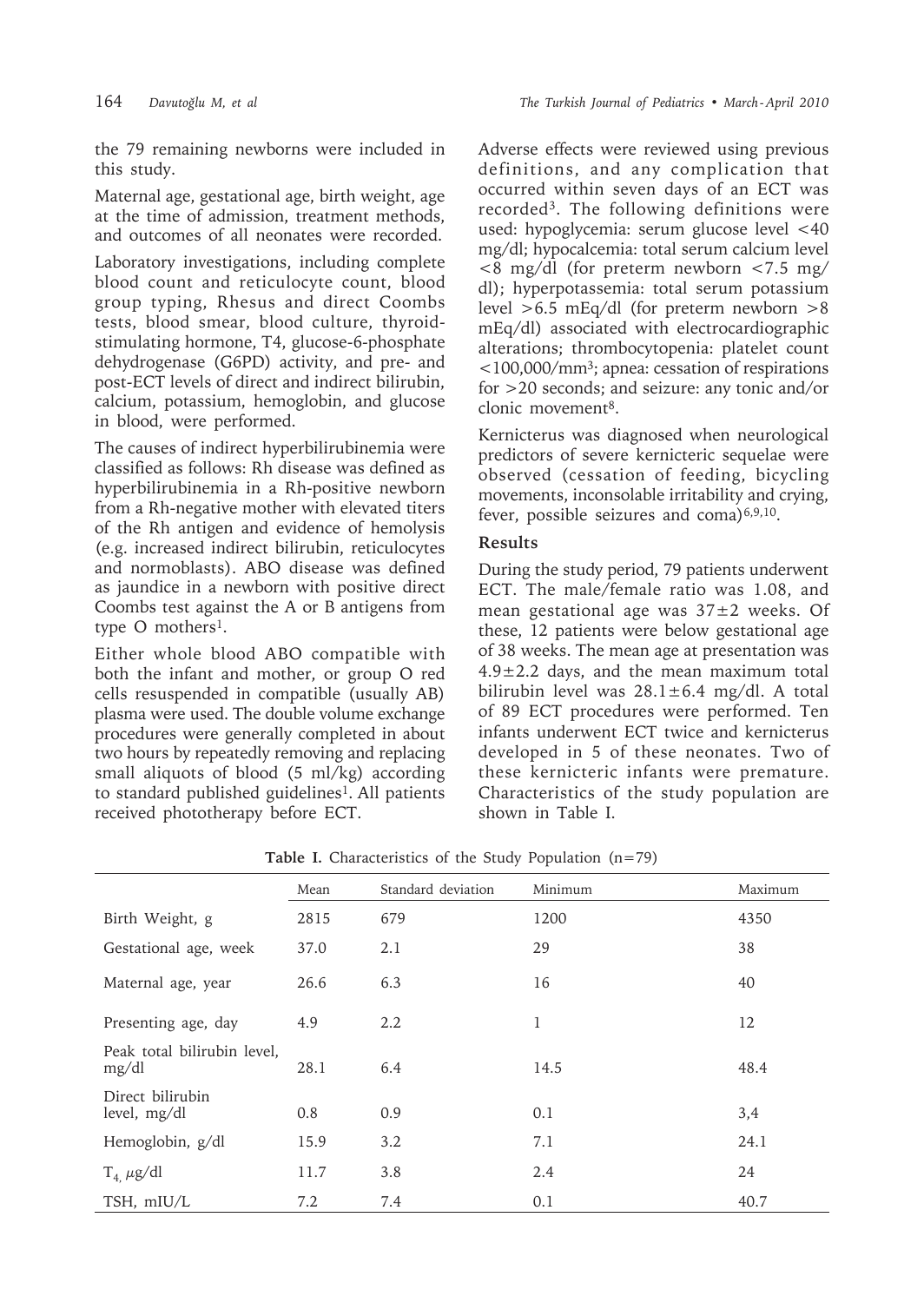The most common cause of hyperbilirubinemia was hemolysis secondary to sensitization against ABO antigens (n=30, 38%). Other etiologies for indirect hyperbilirubinemia were Rh isoimmunization in 10 infants (12.6%), ABO plus Rh isoimmunization in 2 (2.5%), G6PD deficiency in 9 (11.4%), prematurity in 5 (6.3%), and unknown causes in 11 (13.9%). The causes of neonatal hyperbilirubinemia are shown in Table II.

Seventeen infants (21.5%) developed adverse events attributable to ECT. The most common adverse event was thrombocytopenia (n=5, 6.3%). The other observed adverse events were as follows: seizure  $(n=4, 5.1\%)$ , hypoglycemia (n=3, 3.8%), hypocalcemia (n=2, 2.5%), hyperpotassemia (n=1, 1.3%), apnea (n=1, 1.3%), and catheter malfunction (n=1, 1.3%). There were no occurrences of necrotizing enterocolitis, sepsis, or cardiopulmonary arrest in any patient.

None of the patients died, but 13 (16.5%) patients developed a clinical picture compatible with kernicterus. Mean total bilirubin level of kernicteric patients was 37±5.7 mg/dl. ABO and Rh incompatibility was present in 8 of the kernicteric patients.

## **Discussion**

Neonatal hyperbilirubinemia has been present probably since the dawn of human existence<sup>11</sup>. Long-term results of severe hyperbilirubinemia, including bilirubin encephalopathy and kernicterus, were thought to be rare since the advent of ECT, maternal Rhesus immunoglobulin prophylaxis and phototherapy5,12,13.

In our study, the most common cause of ECT was found to be ABO immunization (38%). In the literature, ABO hemolytic disease of newborns was also reported as the most common cause of ECT in term neonates. ABO hemolytic disease has been reported as the cause of ECT by Badiee<sup>8</sup>, Dikshit<sup>14</sup> and Sanpavat et al.15 at rates of 22.5%, 35.9% and 21.3%, respectively. Our ratio of ABO incompatibility, as an etiologic cause for ECT, was higher than those of previous reports. This diversity may be attributed to the different ethnic and geographic characteristics of our study population.

In our study, G6PD deficiency accounted for 12.5% of all causes of ECT. This rate is parallel to the mean value estimated for Mediterranean countries16.

The mean age at presentation was  $4.9 \pm 2.2$ days in the present study. In the literature search, the mean age at presentation was 4.4 days in Badiee et al.'s<sup>8</sup> study and 111.6 hours (approximately 4.6 days) in the study of Sgro et al.13

In the current study, 10 infants (12.6%) required more than one ECT. The requirement for more than one ECT was similar to the rates reported in the literature by Badiee et al.8 (13.2%), Patra et al.<sup>3</sup> (20%), Sanpavat et al.<sup>15</sup> (10.9%), and Abu-Ekteish et al.17 (11.9%).

The rates of ECT applications have declined in the recent years due to the complications encountered. Nonetheless, ECT still maintains its importance in the treatment of severe hyperbilirubinemia18,19.

| Cause of hyperbilirubinemia                  | $n \ (\%)$ |
|----------------------------------------------|------------|
| ABO incompatibility                          | 30 (38)    |
| Rh disease                                   | 10(12.6)   |
| ABO plus Rh incompatibility                  | 2(2.5)     |
| Glucose-6-phosphate dehydrogenase deficiency | 9(11.4)    |
| Polycythemia                                 | 3(3.8)     |
| Hypothyroidism                               | 2(2.5)     |
| Prematurity                                  | 5(6.3)     |
| Prematurity and ABO incompatibility          | 4(5.1)     |
| Prematurity and Rh incompatibility           | 1(1.3)     |
| Prematurity and polycythemia                 | 1(1.3)     |
| Prematurity and hypothyroidism               | 1(1.3)     |
| Unknown                                      | 11 (13.9)  |

**Table II.** Causes of Neonatal Hyperbilirubinemia

TSH: Thyroid stimulating hormone.